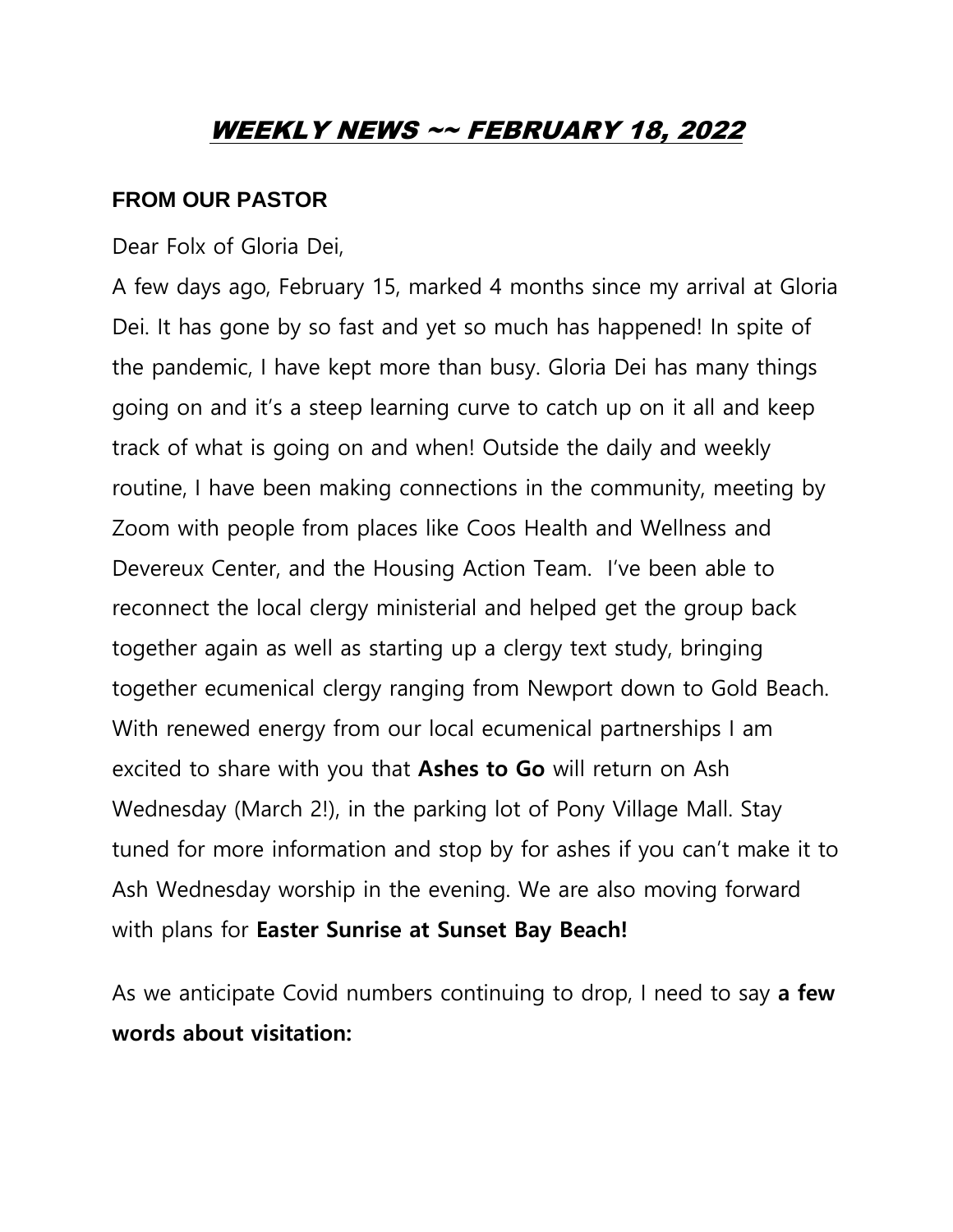I am more than anxious to be able to visit our members, particularly those who have been so isolated during the last couple years of the pandemic. If predictions are correct and case numbers continue to drop, I anticipate being able to start making a few more visits to those who are comfortable. I will continue to monitor the situation and I will continue to take precautions such as distancing and masking for the foreseeable future, and I will continue to refrain from unmasked situations, such as meals, for the time being.

I long for the day when we can safely gather in groups, safely gather around meals, and see one another's faces. I would rather err on the side of too cautious than risk spreading illness. If you would like a visit, please be in touch with me. As the weather improves, I am open to visiting outside at your home, on a park bench, or other options as you are comfortable.

Thank you all for taking Covid 19 so seriously and caring for one another. Thank you for masking. Thank you for distancing. Thank you for getting vaccinated. This is not apolitical issue, but one of simple care for the other, as Christ calls us to do.

In Christ's Peace, Pastor Alyssa